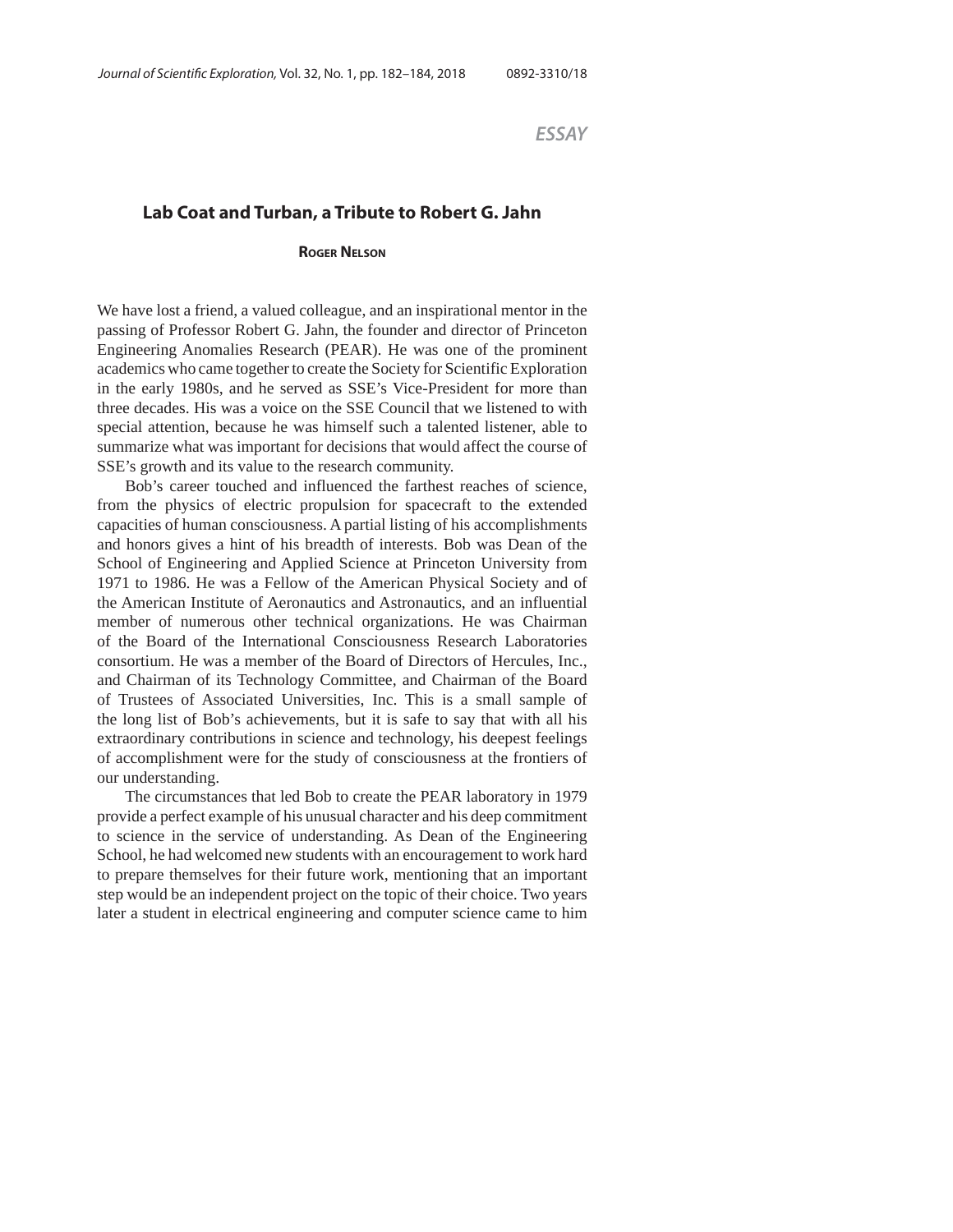for help when she found none of her professors would monitor her work attempting to replicate Helmut Schmidt's psychokinesis experiments. That was a bridge too far for her faculty, but not for Bob Jahn. He encouraged her to study the relevant professional literature and organizations, and helped her to design a fully rigorous experiment.

Her results and the background of literature and conference reports she had assembled were sufficiently persuasive that Bob decided to build a technically sophisticated lab focused on the possibility that consciousness might interact directly with physical systems. Careful experiments might reveal some fundamental error in what looked like good though sparsely supported research, or it could turn out that results from mind–machine experiments were pointing to aspects of the world that needed to be, but were not yet, accommodated in scientific models. Bob attended professional conferences himself to learn more and to meet people engaged in the work. He found a kindred spirit in Brenda Dunne and persuaded her to help build a laboratory. He turned to friends in the engineering and technology community and in the ranks of Princeton alumni to find support for a technically sophisticated laboratory. Among the major sources of support in the early years of the PEAR lab were James S. McDonnell, the founder of McDonnell Douglas Aircraft, and philanthropist Laurance Rockefeller, both fellow Princeton alumni.

Over its nearly three decades of operation, PEAR was acknowledged as one of the most productive psi research centers in the field. Together with Brenda, who managed the lab, and a team of scientists from several fields, Bob broke new ground while also confirming and replicating research from other scientists around the world. The lab became a beacon for people with a professional interest in psi research but equally for those with a personal interest in subtle aspects of consciousness. Our guests at the lab ranged from Nobel prize winners to celebrities, mathematicians to musicians. People looking for a solid source of information and an opportunity to directly experience psychic research could stop in to see and perhaps even participate in a controlled scientific experiment.

The PEAR lab focused on two empirical domains, one assessing mind–machine interaction (MMI) and one looking at remote viewing, most notably precognitive remote perception (PRP). A third aspect was theory and modeling, which was especially important to Bob. The mission of the lab was to first identify and confirm a phenomenon that needed attention, then to explore its dimensions and define its parameters. With such a foundation, an explanatory structure could be built.

Over its tenure, the lab built a number of highly refined physical experiments, and while others contributed, the seminal ideas were most